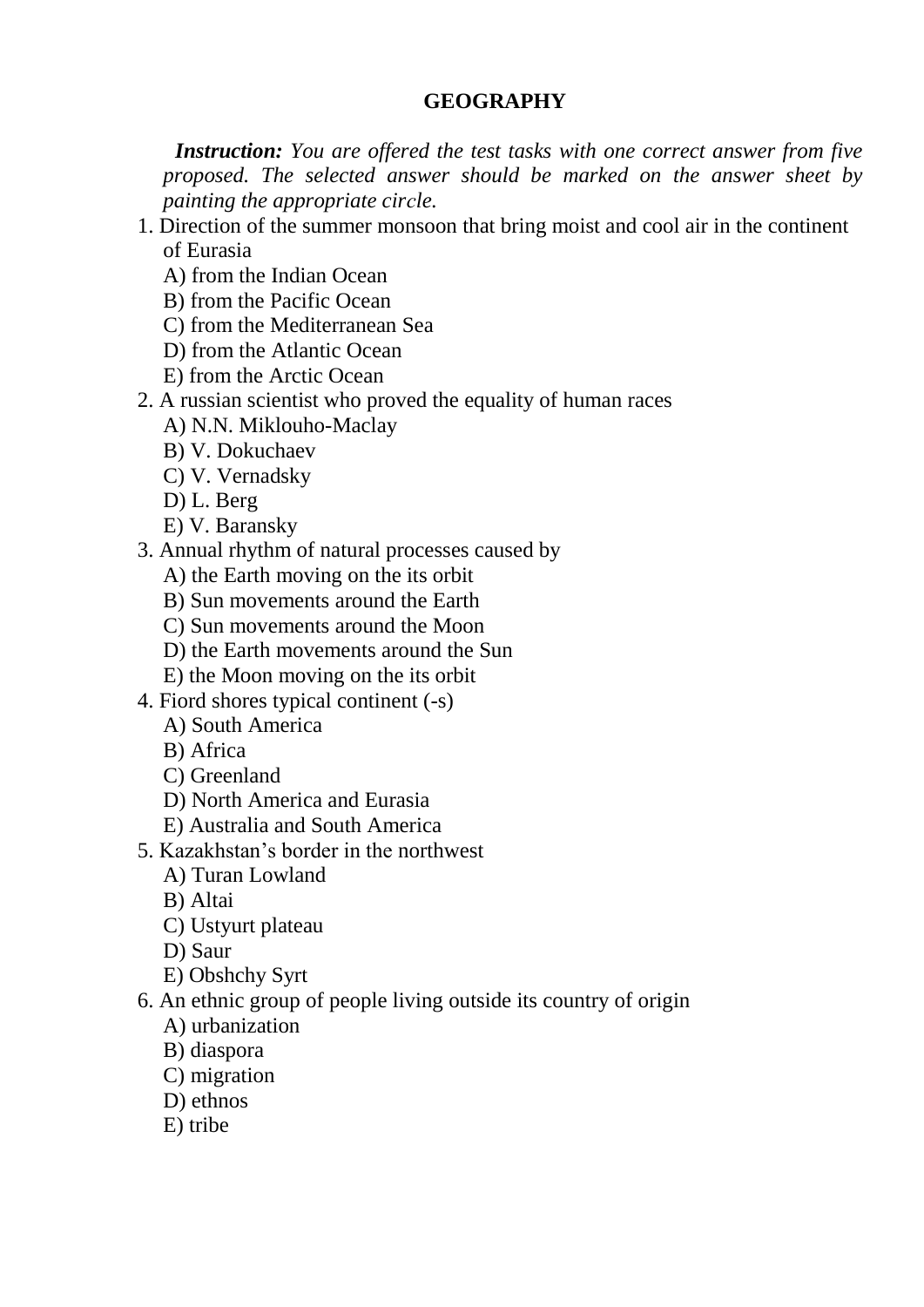- 7. A sandy plain located at the lower part of Chu and Sarysu rivers
	- A) Moiynkum
	- B) Karakum
	- C) Kyzylkum
	- D) Betpakdala
	- E) Naryn
- 8. The province of Central Kazakhstan economical region
	- A) Kostanay
	- B) Karaganda
	- C) Oskemen
	- D) Pavlodar
	- E) Atyrau
- 9. The Caspian Lowland is part of this geographical object
	- A) Saryarka
	- B) Turan Plain
	- C) North Kazakh Plain
	- D) Betpakdala
	- E) East European Plain
- 10. The Mountain System from where start the largest rivers of the Asia as Indus and Ganges
	- A) Great Hingham
	- B) Tian-Shan
	- C) Karakorum
	- D) Altai
	- E) Himalaya
- 11. The part of the continent located both Eastern and Western hemisphere (partly)
	- A) Antarctic
	- B) Australia
	- C) Eurasia
	- D) South America
	- E) North America
- 12. A province in Kazakhstan producing oil
	- A) Taraz
	- B) Mangystau
	- C) Akmola
	- D) East Kazakhstan
	- E) Almaty
- 13. The largest plain in the world covering the eastern part of Europe
	- A) Saryarka
	- B) East European plain
	- C) West Siberian plain
	- D) Turan lowland
	- E) Ural mountains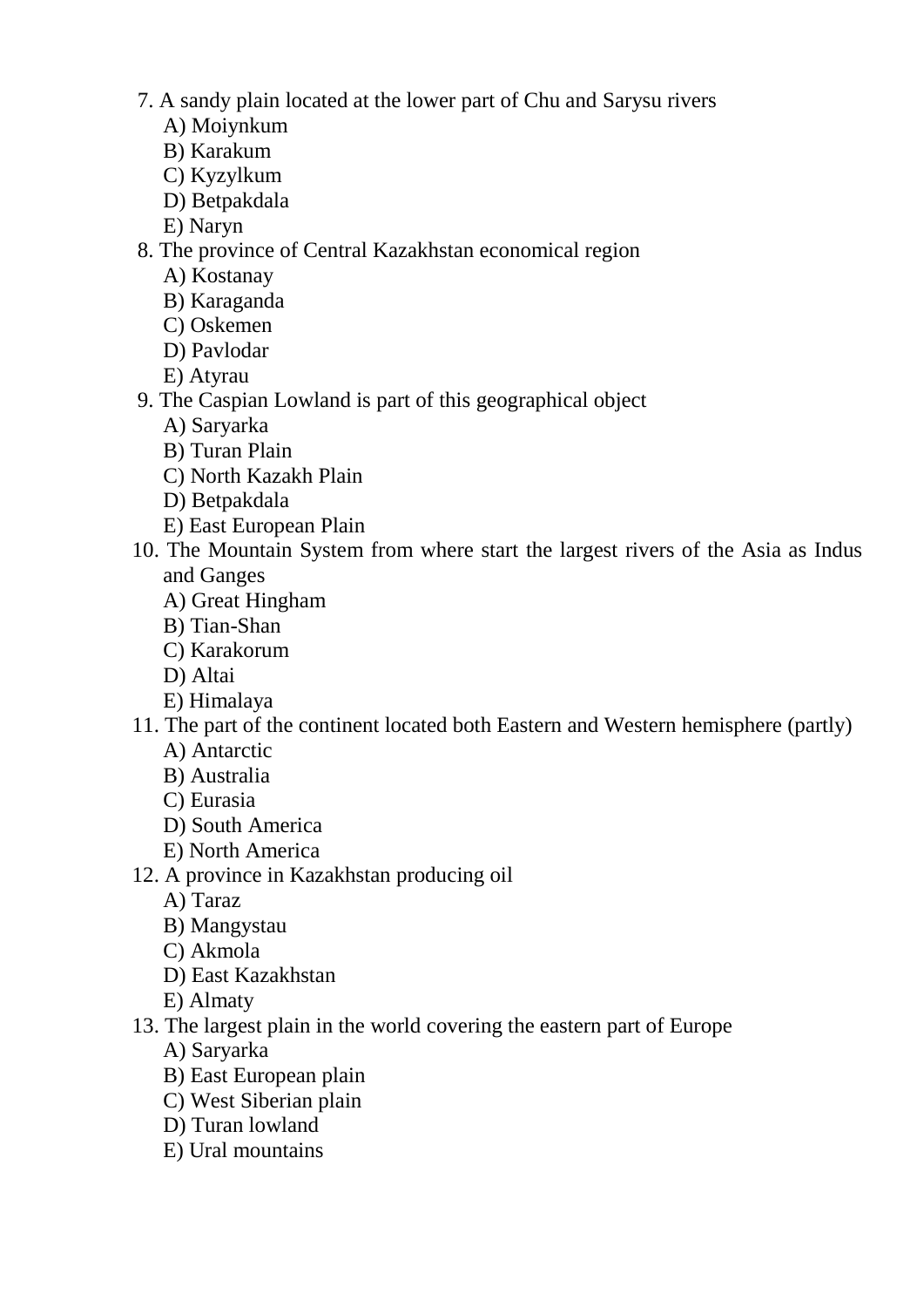- 14. The process of leaving one country to live in another country for permanent residence
	- A) agglomeration
	- B) immigration
	- C) emigration
	- D) repatriation
	- E) urbanization
- 15. The center of mixed fuel-and-energy power station in West Kazakhstan region
	- A) Akzhar
	- B) Aktau
	- C) Atyrau
	- D) Aktobe
	- E) Oral
- 16. The driest Atacama Desert located in the mountain system
	- A) Central Andes, west part
	- B) Cordillera, west part
	- C) Rocky Mountains, south part
	- D) Andes, east part
	- E) Cordillera, east part
- 17. The city of republic level with chemical and pharmaceutical factory in it
	- A) Turkistan
	- B) Astana
	- C) Karagandy
	- D) Shymkent
	- E) Almaty
- 18. Gas reservoir basin in the south of Kazakhstan
	- A) South Balkhash
	- B) Ile
	- C) Shu-Sarysu
	- D) Teniz-Korzhynkol
	- E) South Zhaisan
- 19. Similarities in specialization of North and Central Kazakhstan regions
	- A) ferrous, non-ferrous, coal industry
	- B) ferroalloys, mineral fertilizers production
	- C) oil processing, aluminum production
	- D) electric power, ferroalloys production
	- E) oil-chemistry, fish industry
- 20. A branch of science which studies living, working and leisure conditions of the population
	- A) political geography
	- B) economical geography
	- C) social geography
	- D) physical geography
	- E) medical geography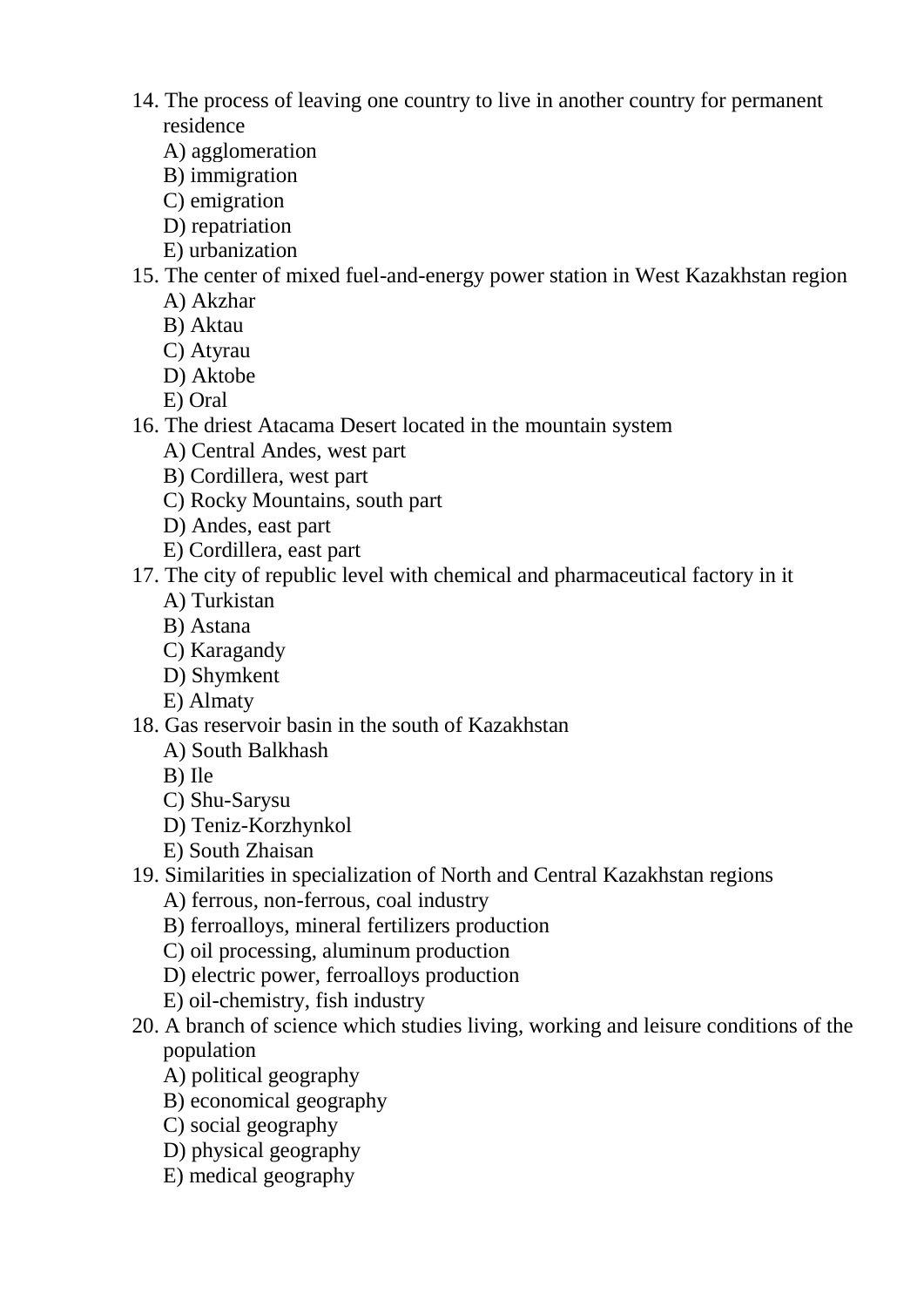*Instruction: You are offered the test items on the base of context with one correct answer from five proposed ones. Read the context attentively and do the items. The selected answer should be marked on the answer sheet by full painting the appropriate circle.*



### **Industrial output of Southeast Asia**

Southeast Asia has been experiencing industrial growth as a region, however not all Southeast Asian nations have prospered equally. The map shows a value of industrial output for the ten Asian countries in numerical form, where information is givenvisually.

A cartogram is a special type of map that conveys a set of data, such as population or GDP. Sizes of the nations on the map are adjusted to reflect the amounts of data each one has. The cartogram (*to the left*) shows the value of industrial output for the nations of Southeast Asia.

- 21. Information given in the cartogram legend
	- A) each country's output equals 2 billion U.S. dollars
	- B) the region's output equals 2 billion U.S. dollars
	- C) each small square equals 1 billion U.S. dollars
	- D) each small square equals 2 billion U.S. dollars
	- E) shapes of the countries
- 22. Information given in the legend shows
	- A) the lines that the cartogram uses to identify ranges of output
	- B) the actual sized of the countries
	- C) the colors that the cartogram uses to identify ranges of output
	- D) ranges of output
	- E) which countries' shapes being alterered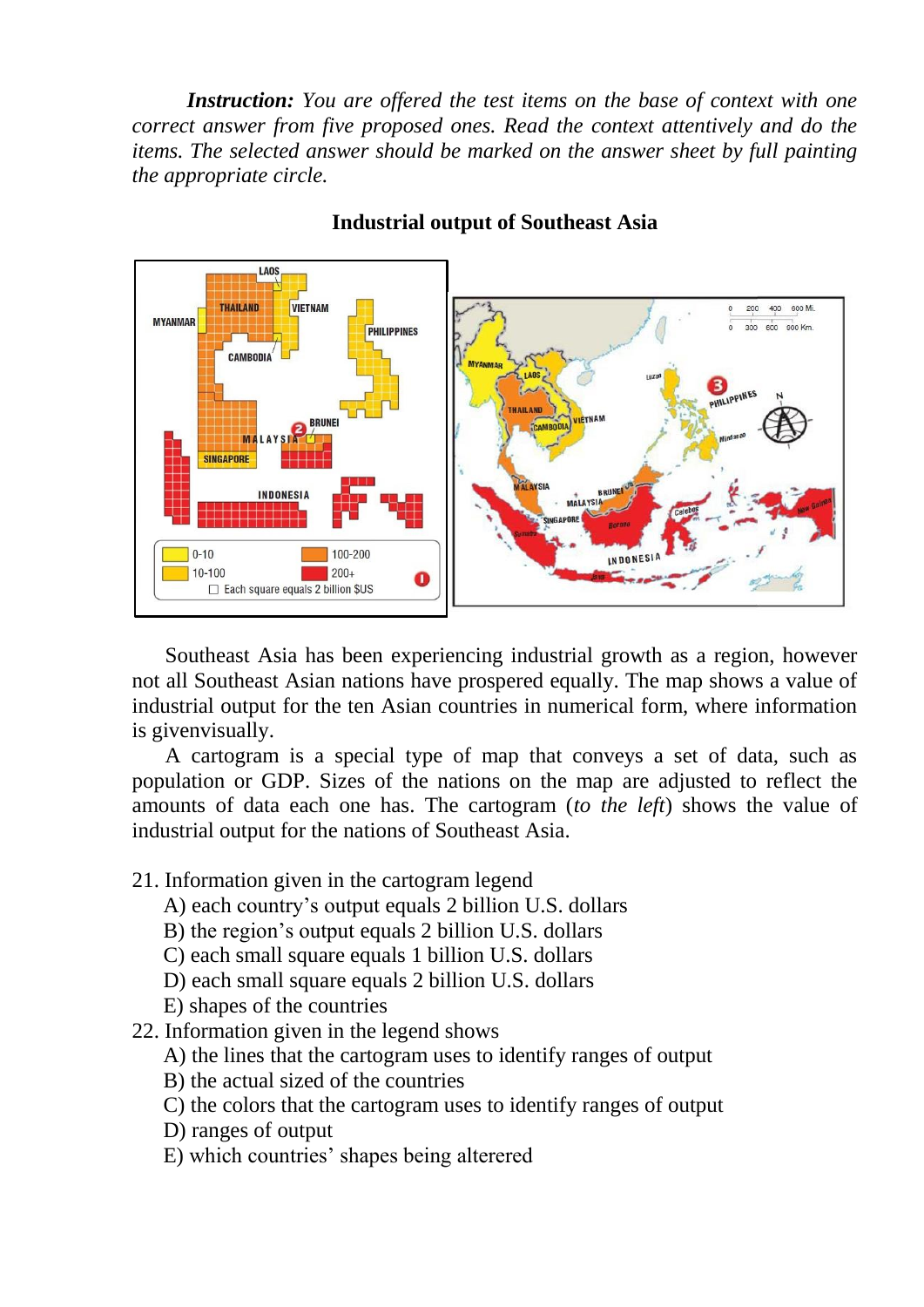- 23. Reason of the countries shapes being altered
	- A) a cartogram uses RGB only
	- B) a cartogram uses squares or straight lines
	- C) a cartogram uses triangles or lines
	- D) a cartogram uses numbers
	- E) a cartogram uses circles or oval shapes
- 24. Information represented by number 2 on the cartogram shows
	- A) which countries have more or less of the data
	- B) countries' population
	- C) cartograms adjust the sizes of countries to convey relative quantities
	- D) the key of the cartogram
	- E) actual size of the countries
- 25. Result of comparing a cartogram to a conventional map represented by number 3 above (*to the right*)
	- A) it shows which countries have more or less of the data by looking at their RGB only
	- B) it shows countries which have more or less of the data by looking at their shapes
	- C) it shows information as a plain text
	- D) it shows information in numerical form
	- E) it shows which countries have more or less of the data under study than just looking at their size alone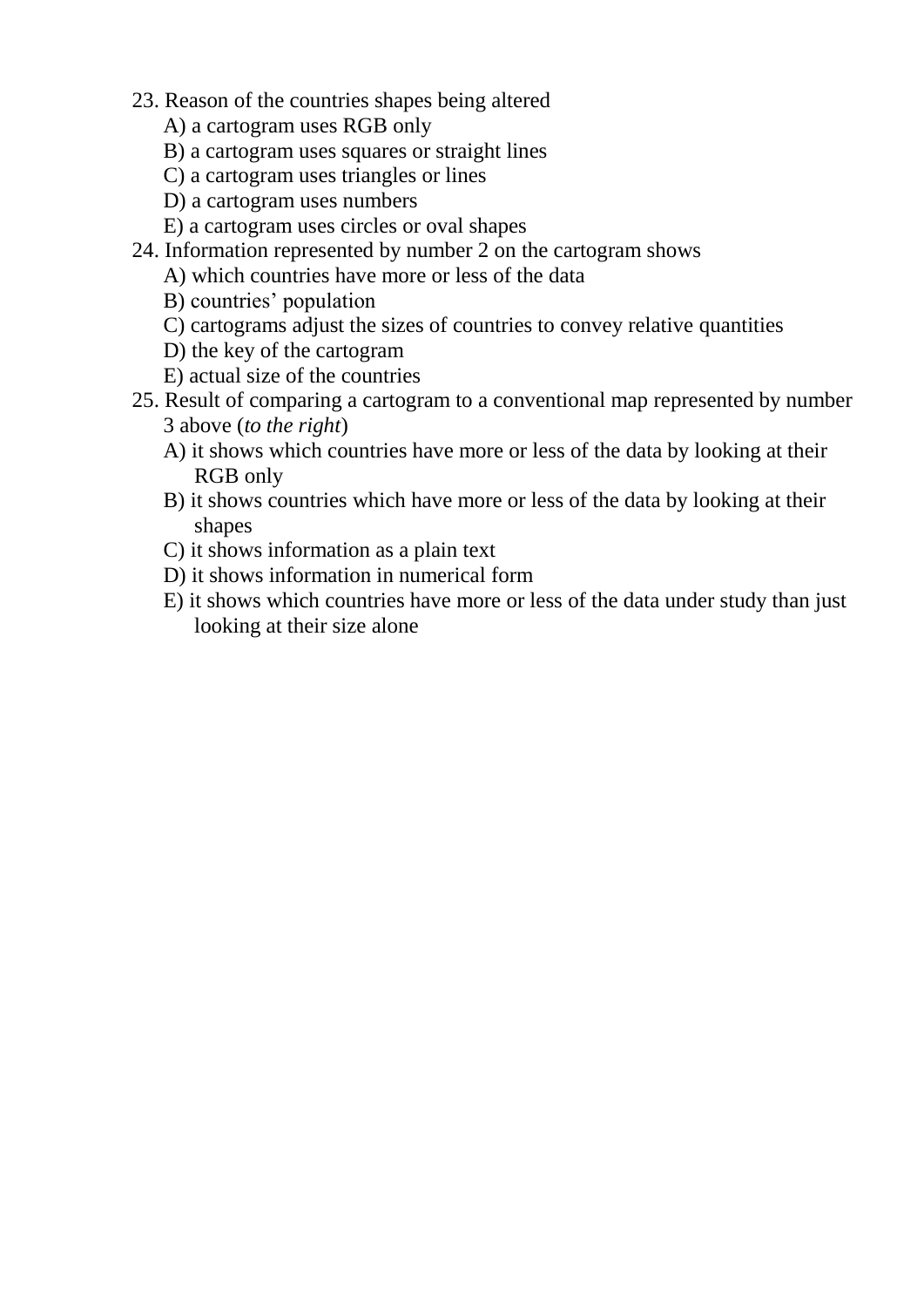*Instruction: You are offered the test tasks with one or more correct answers from multiple choices. The selected answer should be marked on the answer sheet by painting the appropriate circle.*

 *In the test tasks with one or more correct answers there can be up to threе correct answers.*

26. They are not the layers of the atmosphere

- A) pedosphere
- B) mesosphere
- C) lithosphere
- D) troposphere
- E) ionosphere
- F) stratosphere
- G) exosphere
- H) hydrosphere
- 27. Investigated in 1964 instrument to explore the depth of the Ocean more than 2000 m
	- A) GLONASS
	- B) Psychrometer
	- C) Galileo
	- D) AIR
	- E) Sonar
	- F) Alvin
	- G) GPS
	- H) Calypso
- 28. Extraction of phosphorites
	- A) Tarbagatai
	- B) Kalba
	- C) Ketmen
	- D) Mugodzhar
	- E) Saryarka
	- F) Altai
	- G) Karatau
	- H) Mangystau
- 29. The geological age of the East European Plain
	- A) Ordovician
	- B) Devon
	- C) Cambrian
	- D) Cenozoic
	- E) Paleozoic
	- F) Mesozoic
	- G) Proterozoic
	- H) Archean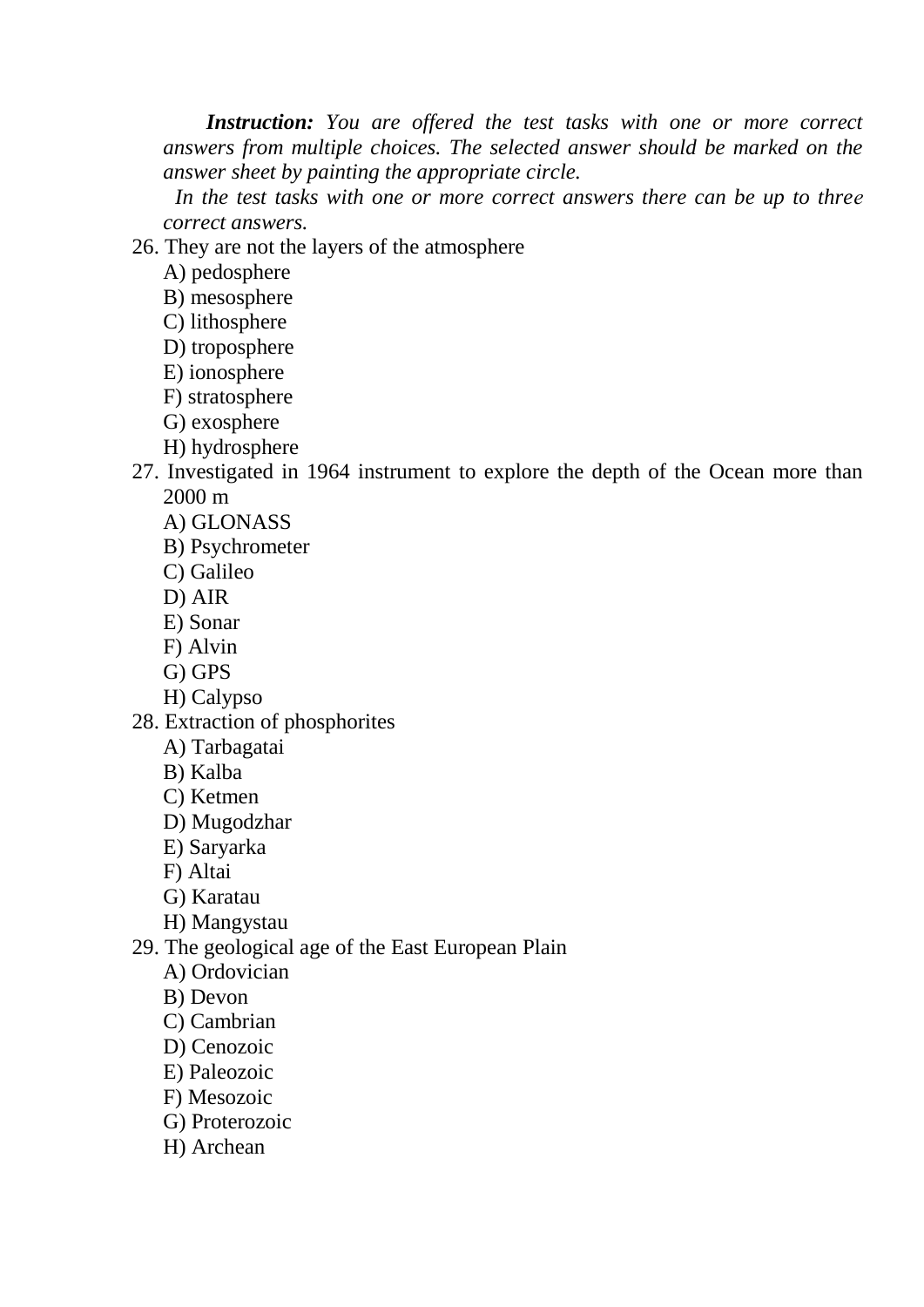- 30. Central Asian country (-ies) with the largest hydropower reserves
	- A) Moldova
	- B) Georgia
	- C) Turkmenistan
	- D) Tajikistan
	- E) Kazakhstan
	- F) Armenia
	- G) Uzbekistan
	- H) Mongolia

#### 31. Plain distribution according to the absolute height

- A) chains
- B) lowland
- C) hollow
- D) upland
- E) swamp
- F) basin
- G) plate
- H) barchans
- 32. Coal producing area (-s) in Kazakhstan
	- A) Makat
	- B) Ekibastuz
	- C) Kashar
	- D) Karazhal
	- E) Atasu
	- F) Сhromtau
	- G) Ayat
	- H) Zhezdy

## 33. A population density of Australia (person per 1 sq. km)

- A) 2,8-3
- B) 1-1,5
- C) 1
- D) 4,5-5
- E) 2,2-2,5
- F) 2
- G) 3,5
- H) 3,8
- 34. The main characteristic (-s) of geopolitical location of Kazakhstan A) completely high mountain relief
	- B) surrounded by water
	- C) multinational society
	- D) closed economy
	- E) completely low relief
	- F) located between Europe and Asia
	- G) belong to South Asian countries
	- H) poor resource